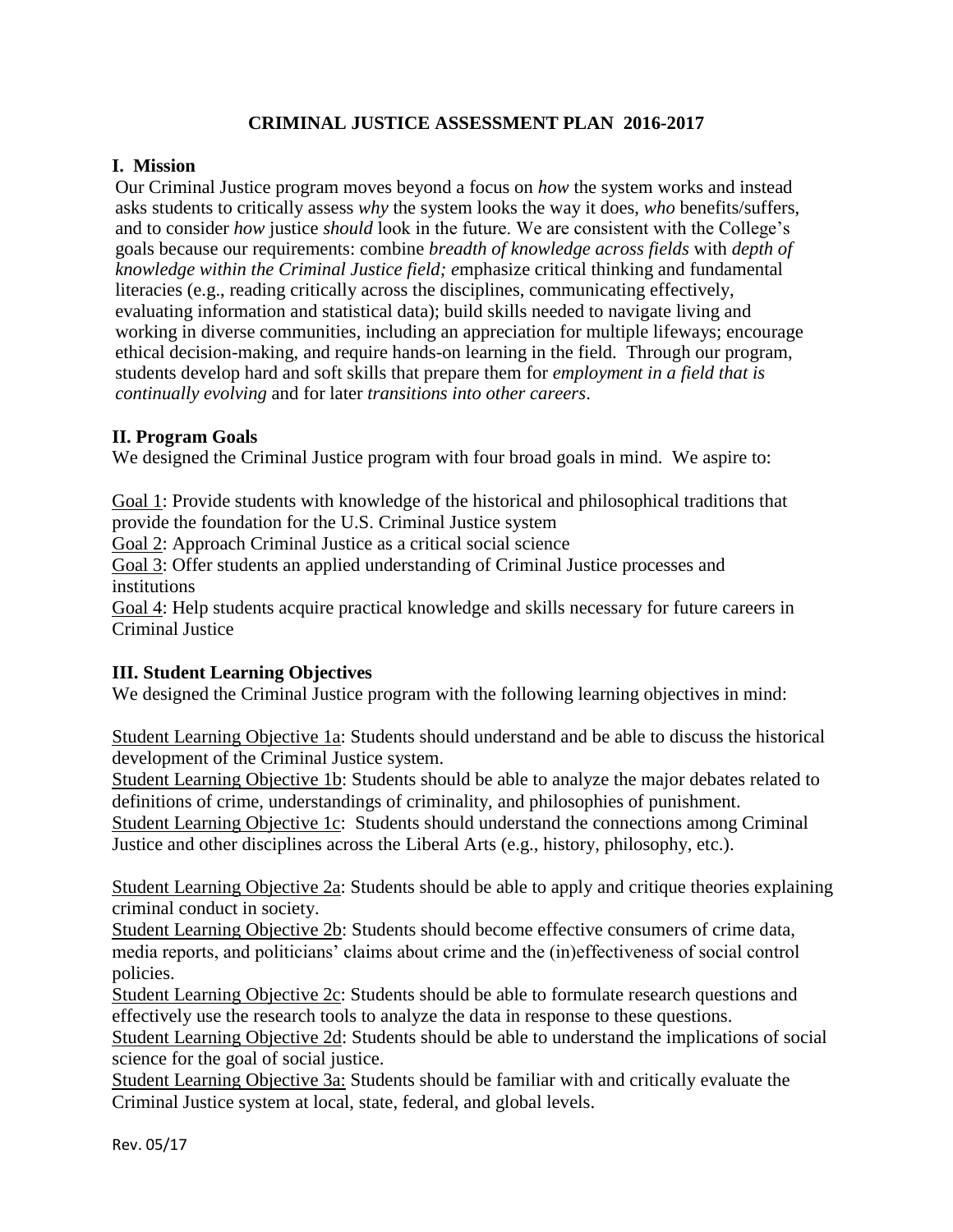Student Learning Objective 3b: Students should understand how individuals move through the Criminal Justice system (i.e., policing, courts, and correctional processing). Student Learning Objective 3c: Students should understand the relationships among Criminal

Justice institutions and other important social institutions (e.g., economy, polity, family, etc.).

Student Learning Objective 4a: Students should be familiar with career options and begin to build a Criminal Justice network of professionals and community agencies. Student Learning Objective 4b: Students should be able to connect course materials to real life situations through hands-on learning.

#### **IV. Measurable Learning Outcomes**

We expect students who complete the Criminal Justice Program to be able to do the following:

Learning Outcome 1a1: Students will know the history of common law. Learning Outcome 1a2: Students will be able to connect contemporary aspects of the U.S. legal system to their common law roots.

Learning Outcome 1b1: Students will correctly use Criminal Justice terminology. Learning Outcome 1b2: Students will be able to compare and contrast philosophies of punishment.

Learning Outcome 1c1: Students will connect Criminal Justice concepts to issues in an allied field.

Learning Outcome 1c2: Students will discuss the significance of their senior research for stakeholders in multiple fields.

Learning Outcome 2a1: Students will know the strengths and weaknesses of major theories. Learning Outcome 2a2: Students will be able to apply theories to specific cases.

Learning Outcome 2b1: Students will be able to interpret basic statistics.

Learning Outcome 2b2: Students will know the strengths and weaknesses of major crime datasets (e.g., UCR, NCVS, etc.).

Learning Outcome 2c3: Students will be able to use appropriate software packages (e.g., SPSS, PSPP, NVivo, etc.).

Learning Outcome 2c1: Students will know the assumptions of positivist epistemology. Learning Outcome 2c2: Students will be able to develop theoretical and operational definitions for criminal justice variables.

Learning Outcome 2c3: Students will know the strengths and weaknesses of experiments, social surveys, content analysis, and qualitative interviewing.

Learning Outcome 2c4: Students will write research reports appropriate for the social sciences.

Learning Outcome 2d1: Students will be able to compare and contrast different models of justice.

Learning Outcome 2d2: Students will be able to identify the real-world implications of research findings.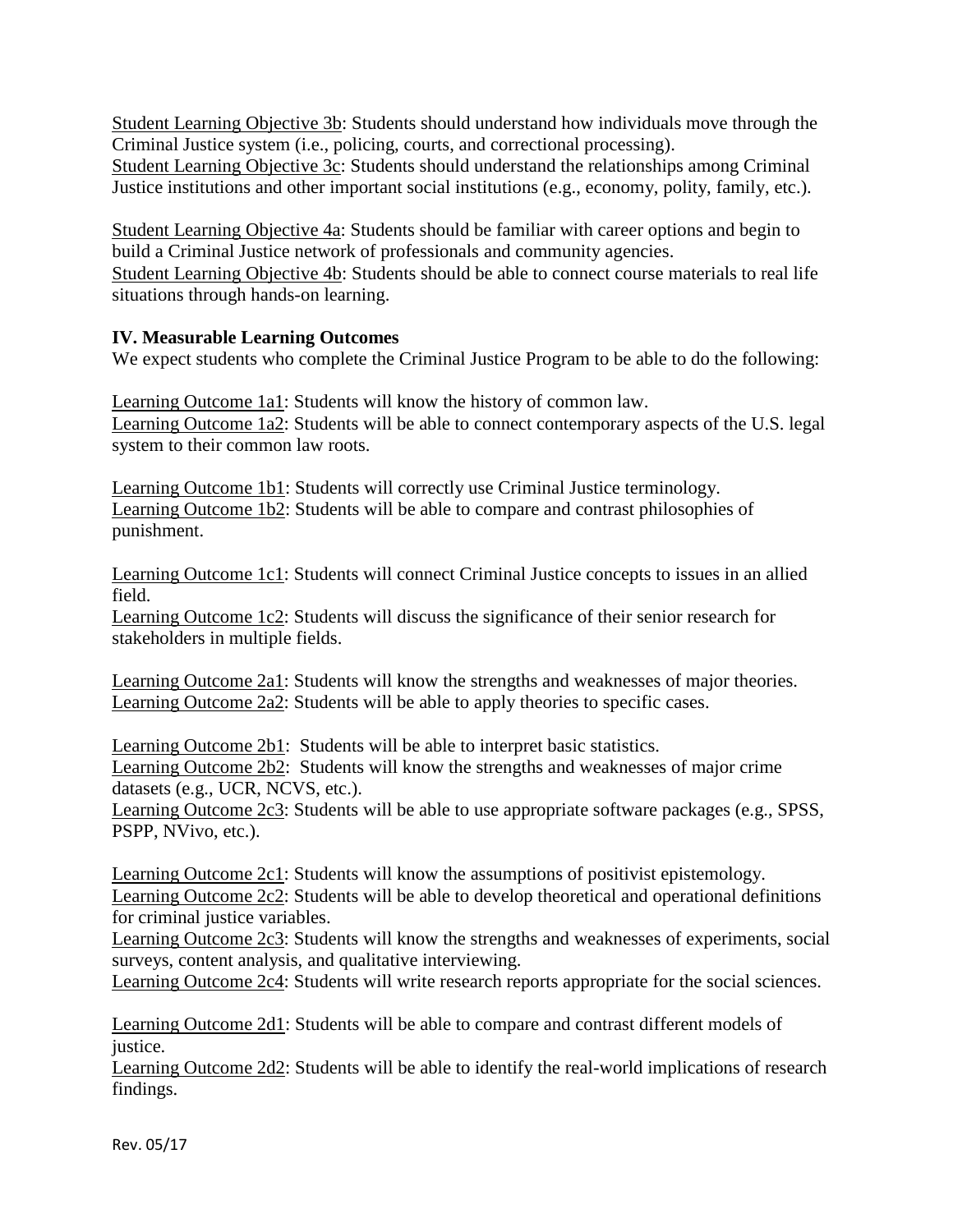Learning Outcome 3a1: Students will understand the various types of laws and courts that operate at each level.

Learning Outcome 3a2: Students will understand how crime (e.g., terrorism, genocide, cybercrime, human trafficking, etc.) connects the local and global.

Learning Outcome 3b1: Students will understand the stages of the Criminal Justice system and know the professional duties associated with each role.

Learning Outcome 3b2: Students will be able to describe the process through which a specific case would move through the Criminal Justice System.

Learning Outcome 3b3: Students will understand the rights of the accused/imprisoned.

Learning Outcome 3c1: Students will understand the relationships between opportunity structures associated with race, class, gender and criminal behavior.

Learning Outcome 3c2: Students will understand the relationship between prior criminal behavior and incarceration with the likelihood of individuals' future success or failure in conventional opportunity structures.

Learning Outcome 4a1: Students will develop a professional portfolio. Learning Outcome 4a2: Students will complete a minimum of 80 hours working with professionals in a Criminal Justice field.

Learning Outcome 4b1: Students will document firsthand observations from the field. Learning Outcome 4b2: Students will synthesize observations and course materials.

## **V. Means of Assessment**

Most courses in the Criminal Justice curriculum have multiple learning objectives; yet, courses tend to emphasize some learning objectives more so than others. The following table indicates where, how, and by what standard we will assess specific learning outcomes associated with our learning objectives: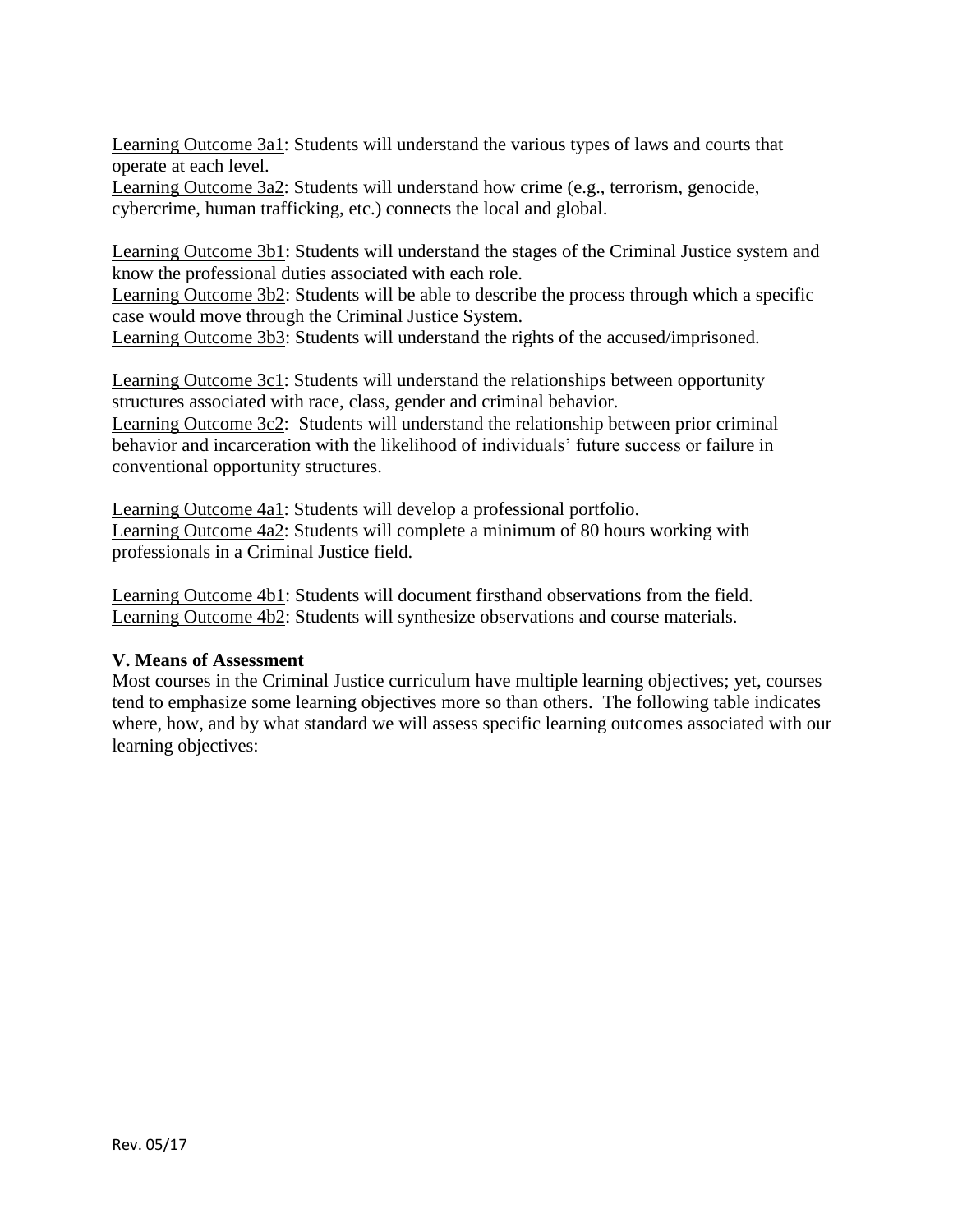| Goal                        | Objective                                                                                                                                                                                                    | <b>Outcome</b>                                                                                                                                     | <b>How</b><br><b>Outcome</b> is<br><b>Measured</b> | <b>Measurement</b><br><b>Tool</b> | <b>Success</b><br><b>Criteria</b>                         | Data<br><b>Source</b> |
|-----------------------------|--------------------------------------------------------------------------------------------------------------------------------------------------------------------------------------------------------------|----------------------------------------------------------------------------------------------------------------------------------------------------|----------------------------------------------------|-----------------------------------|-----------------------------------------------------------|-----------------------|
| $\mathcal{I}_{\mathcal{I}}$ |                                                                                                                                                                                                              | Provide students with knowledge of the historical and philosophical traditions that<br>provide the foundation for the U.S. Criminal Justice system |                                                    |                                   |                                                           |                       |
|                             | A. Students<br>should<br>understand<br>and be able<br>to discuss the<br>historical<br>development<br>of the<br>Criminal<br>Justice<br>system.                                                                | 1. Students will<br>know the history<br>of common law.                                                                                             | <b>CRIM 301</b>                                    | Exam                              | Majority<br>of<br>students<br>earning<br>75% or<br>higher | Karbhari              |
|                             |                                                                                                                                                                                                              | 2. Students will<br>be able to connect<br>contemporary<br>aspects of the<br>U.S. legal system<br>to their common<br>law roots.                     | <b>CRIM 301</b>                                    | Essay                             | Majority<br>of<br>students<br>earning<br>75% or<br>higher | Karbhari              |
|                             | <b>B.</b> Students<br>should be<br>able to<br>analyze the<br>major<br>debates<br>related to<br>definitions of<br>crime,<br>understandin<br>gs of<br>criminality,<br>and<br>philosophies<br>of<br>punishment. | 1. Students will<br>correctly use<br><b>Criminal Justice</b><br>terminology.                                                                       | <b>CRIM 115</b>                                    | Exam                              | Majority<br>of<br>students<br>earning<br>75% or<br>higher | Karbhari              |
|                             |                                                                                                                                                                                                              | 2. Students will                                                                                                                                   | <b>CRIM 302</b>                                    | Essay                             | Majority                                                  | Karbhari              |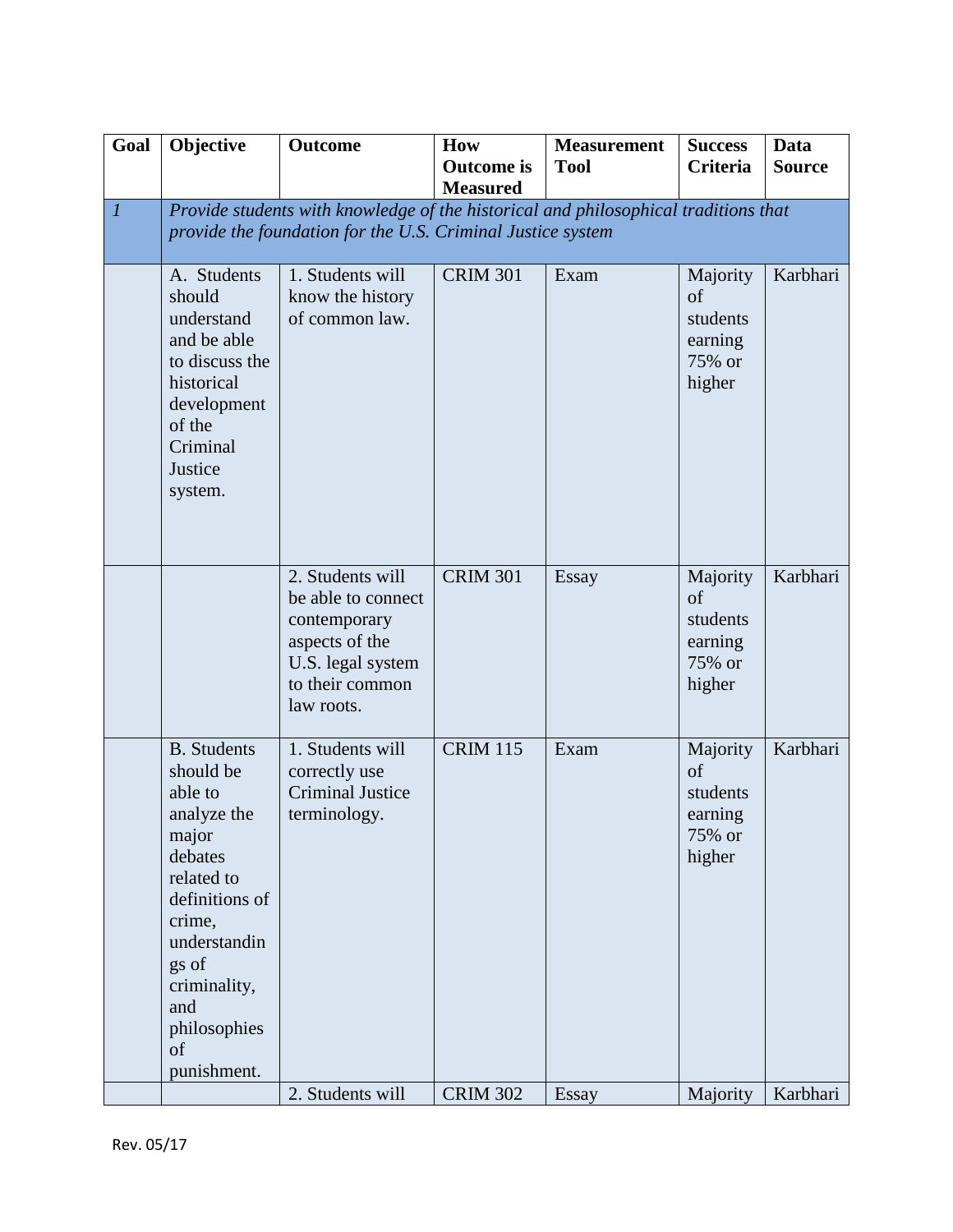|                | society.                                                                                                                                                                                                  | 2. Students will<br>be able to apply                                                                                      | <b>CRIM 115</b>                                    | <b>Essay</b>                      | Majority<br>of                                                  | Karbhari                   |
|----------------|-----------------------------------------------------------------------------------------------------------------------------------------------------------------------------------------------------------|---------------------------------------------------------------------------------------------------------------------------|----------------------------------------------------|-----------------------------------|-----------------------------------------------------------------|----------------------------|
|                | A. Students<br>should be<br>able to apply<br>and critique<br>theories<br>explaining<br>criminal<br>conduct in                                                                                             | 1. Students will<br>know the<br>strengths and<br>weaknesses of<br>major theories.                                         | <b>CRIM 115</b>                                    | <b>Essay</b>                      | Majority<br>of<br>students<br>earning<br>75% or<br>higher       | Karbhari                   |
| $\overline{2}$ |                                                                                                                                                                                                           | Approach Criminal Justice as a critical social science                                                                    |                                                    |                                   |                                                                 |                            |
| Goal           | Objective                                                                                                                                                                                                 | Outcome                                                                                                                   | <b>How</b><br><b>Outcome</b> is<br><b>Measured</b> | <b>Measurement</b><br><b>Tool</b> | <b>Success</b><br>Criteria                                      | Data<br><b>Source</b>      |
|                |                                                                                                                                                                                                           | 2. Students will<br>discuss the<br>significance of<br>their senior<br>research for<br>stakeholders in<br>multiple fields. | <b>CRIM 401</b>                                    | <b>Essay</b>                      | Majority<br>$\sigma$ f<br>students<br>earning<br>B or<br>higher | Renfrow<br>and<br>Karbhari |
|                | C. Students<br>should<br>understand<br>the<br>connections<br>among<br>Criminal<br>Justice and<br>other<br>disciplines<br>across the<br><b>Liberal Arts</b><br>(e.g., history,<br>philosophy,<br>$etc.$ ). | 1. Students will<br>connect Criminal<br>Justice concepts<br>to issues in an<br>allied field.                              | <b>CRIM 115</b>                                    | Essay                             | Majority<br>of<br>students<br>earning<br>75% or<br>higher       | Karbhari                   |
|                |                                                                                                                                                                                                           | compare and<br>contrast<br>philosophies of<br>punishment.                                                                 |                                                    |                                   | of<br>students<br>earning<br>75% or<br>higher                   |                            |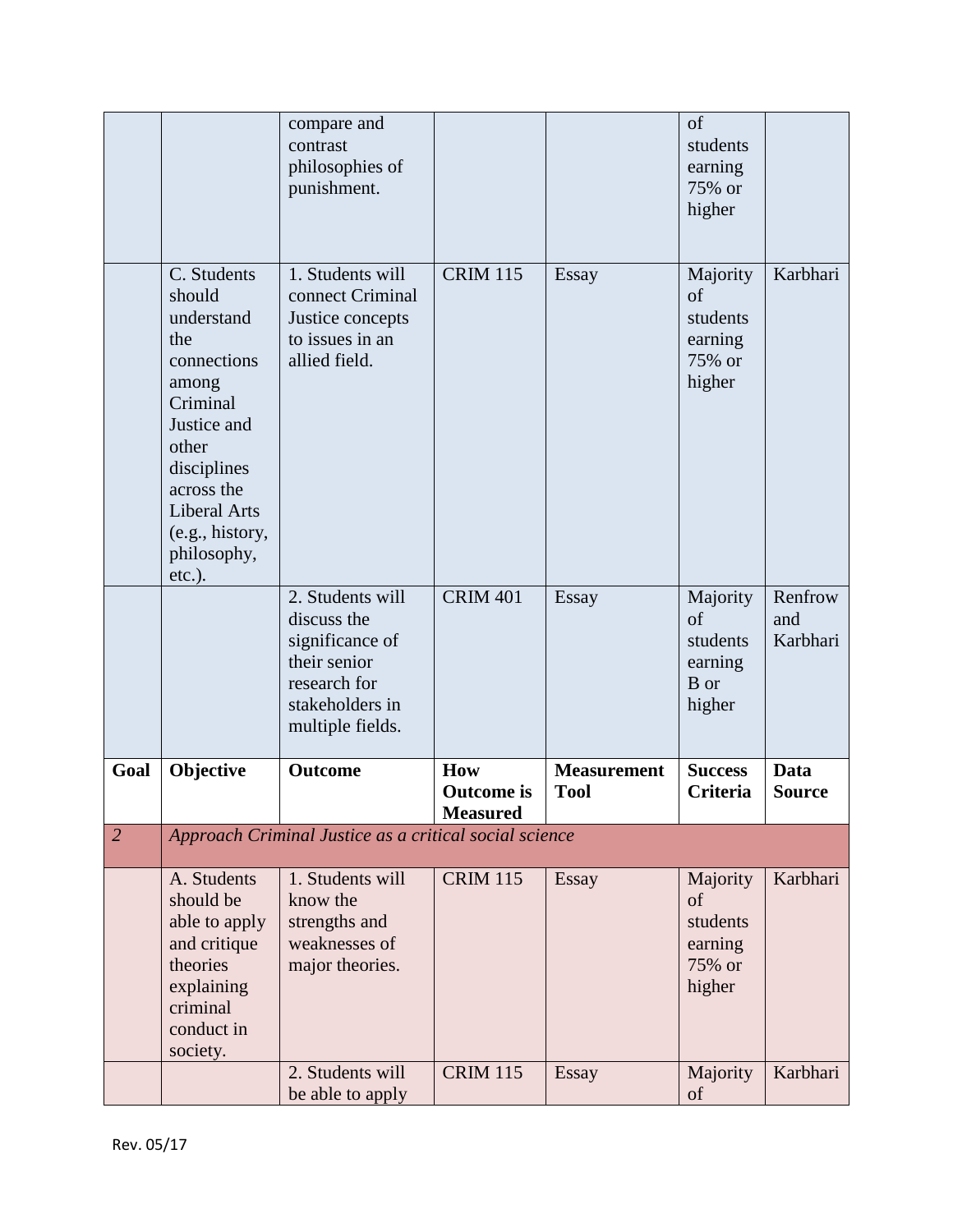|                                                                                                                                                                                                                         | theories to<br>specific cases.                                                                                              |                 |                                    | students<br>earning<br>75% or<br>higher                                    |                            |
|-------------------------------------------------------------------------------------------------------------------------------------------------------------------------------------------------------------------------|-----------------------------------------------------------------------------------------------------------------------------|-----------------|------------------------------------|----------------------------------------------------------------------------|----------------------------|
| <b>B.</b> Students<br>should<br>become<br>effective<br>consumers of<br>crime data,<br>media<br>reports, and<br>politicians'<br>claims about<br>crime and the<br>(in)effectiven<br>ess of social<br>control<br>policies. | 1. Students will<br>be able to<br>interpret basic<br>statistics.                                                            | <b>MATH 151</b> | <b>Final Grade</b>                 | Majority<br>of<br>majors<br>earning<br>$C+$ or<br>higher<br>final<br>grade | Renfrow<br>and<br>Karbhari |
|                                                                                                                                                                                                                         | 2. Students will<br>know the<br>strengths and<br>weaknesses of<br>major crime<br>datasets (e.g.,<br>UCR, NCVS,<br>$etc.$ ). | <b>CRIM 115</b> | Quiz                               | Majority<br>of<br>students<br>earning<br>75% or<br>higher                  | Karbhari                   |
|                                                                                                                                                                                                                         | 3. Students will<br>be able to use<br>appropriate<br>software<br>packages (e.g.,<br>SPSS, PSPP,<br>NVivo, etc.).            | <b>SOC 294</b>  | <b>Short Writing</b><br>Assignment | Majority<br>of<br>students<br>earning<br>75% or<br>higher                  | Renfrow                    |
| C. Students                                                                                                                                                                                                             | 1. Students will                                                                                                            | <b>SOC 294</b>  | <b>Short Writing</b>               | Majority                                                                   | Renfrow                    |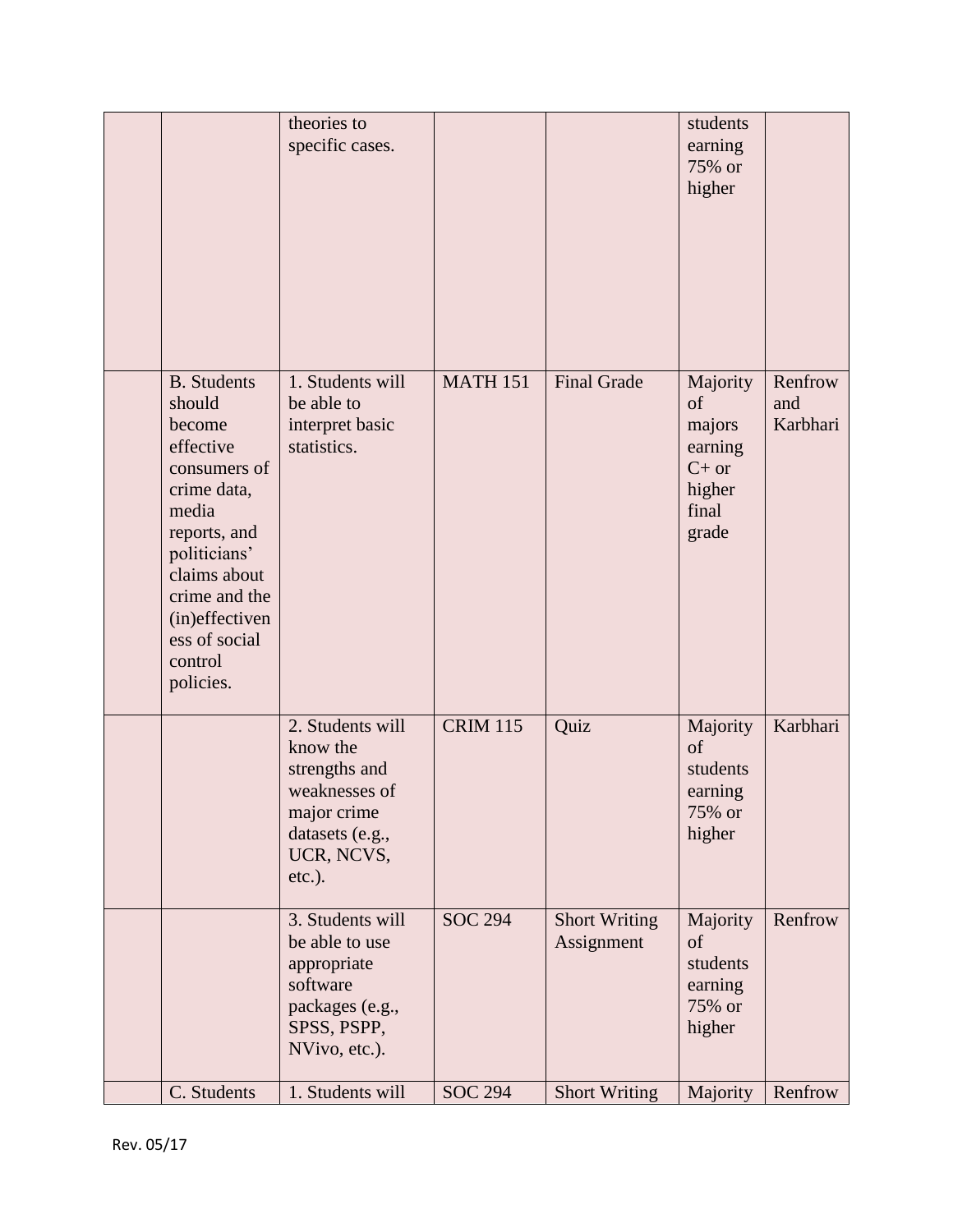| should be<br>able to<br>formulate<br>research<br>questions and<br>effectively<br>use the<br>research<br>tools to<br>analyze the<br>data in<br>response to<br>these<br>questions. | know the<br>assumptions of<br>positivist<br>epistemology.                                                                                                  |                 | Assignment                         | of<br>students<br>earning<br>75% or<br>higher                        |                            |
|----------------------------------------------------------------------------------------------------------------------------------------------------------------------------------|------------------------------------------------------------------------------------------------------------------------------------------------------------|-----------------|------------------------------------|----------------------------------------------------------------------|----------------------------|
|                                                                                                                                                                                  | 2. Students will<br>be able to develop<br>theoretical and<br>operational<br>definitions for<br>criminal justice<br>variables.                              | <b>SOC 294</b>  | <b>Short Writing</b><br>Assignment | Majority<br>of<br>students<br>earning<br>75% or<br>higher            | Renfrow                    |
|                                                                                                                                                                                  | 3. Students will<br>know the<br>strengths and<br>weaknesses of<br>experiments,<br>social surveys,<br>content analysis,<br>and qualitative<br>interviewing. | <b>SOC 294</b>  | <b>Short Writing</b><br>Assignment | Majority<br>of<br>students<br>earning<br>75% or<br>higher            | Renfrow                    |
|                                                                                                                                                                                  | 4. Students will<br>write research<br>reports<br>appropriate for<br>the social<br>sciences.                                                                | <b>CRIM 401</b> | Research<br>Report                 | Majority<br>of<br>students<br>earning<br>B or<br>higher              | Renfrow<br>and<br>Karbhari |
| D. Students<br>should be<br>able to<br>understand<br>the<br>implications                                                                                                         | 1. Students will<br>be able to<br>compare and<br>contrast different<br>models of justice.                                                                  | <b>CRIM 301</b> | <b>Essay</b>                       | Majority<br><sub>of</sub><br>students<br>earning<br>75% or<br>higher | Karbhari                   |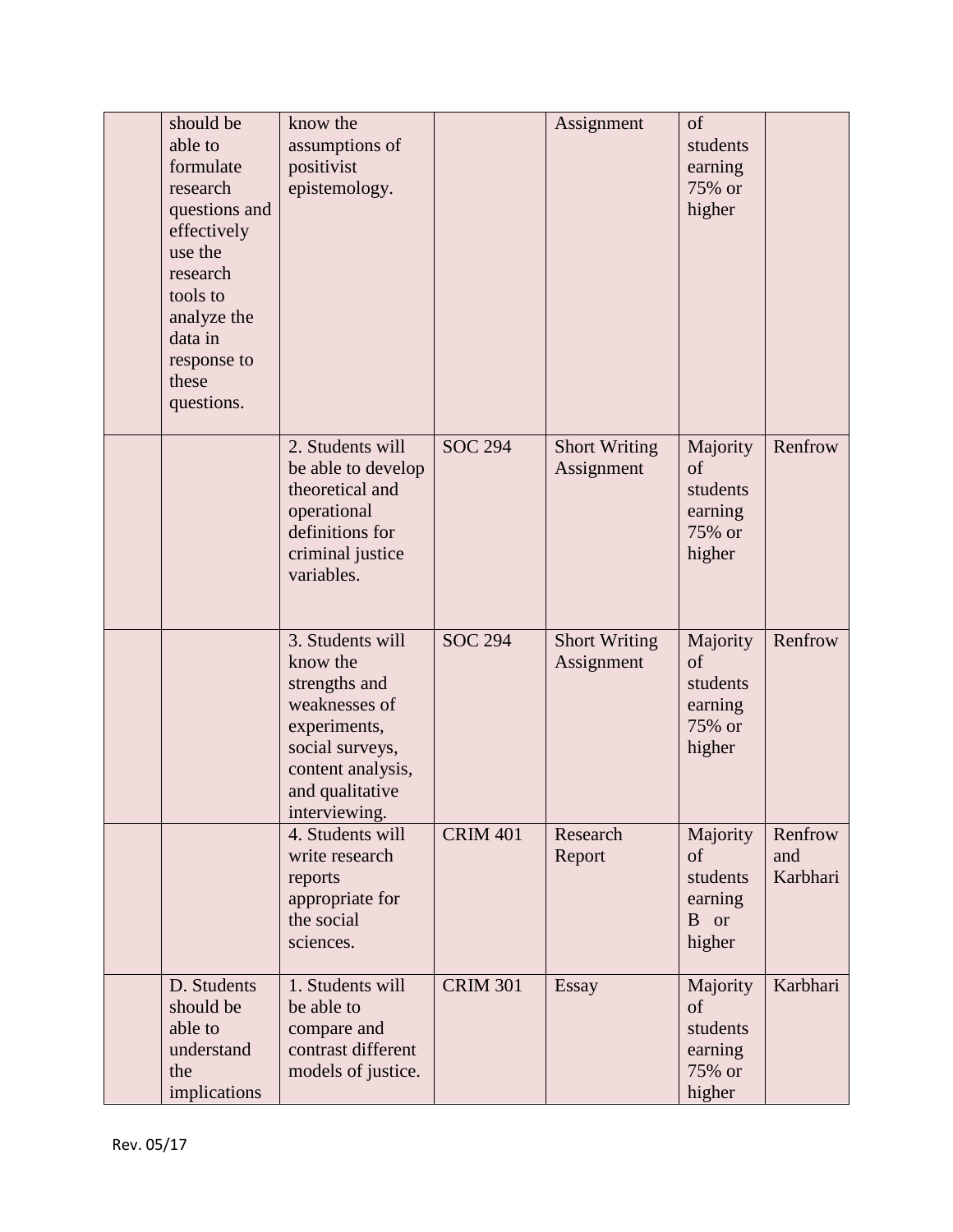|                | of social<br>science for<br>the goal of<br>social justice.                                                                                                         |                                                                                                                                                                  |                                             |                                   |                                                           |                              |
|----------------|--------------------------------------------------------------------------------------------------------------------------------------------------------------------|------------------------------------------------------------------------------------------------------------------------------------------------------------------|---------------------------------------------|-----------------------------------|-----------------------------------------------------------|------------------------------|
|                |                                                                                                                                                                    | 2. Students will<br>be able to identify<br>the real-world<br>implications of<br>research<br>findings.                                                            | <b>CRIM 401</b>                             | <b>Essay</b>                      | Majority<br>of<br>students<br>earning<br>75% or<br>higher | Renfrow<br>and<br>Karbhari   |
| Goal           | Objective                                                                                                                                                          | Outcome                                                                                                                                                          | How<br><b>Outcome</b> is<br><b>Measured</b> | <b>Measurement</b><br><b>Tool</b> | <b>Success</b><br>Criteria                                | <b>Data</b><br><b>Source</b> |
| $\mathfrak{Z}$ |                                                                                                                                                                    | Offer students an applied understanding of Criminal Justice processes and institutions                                                                           |                                             |                                   |                                                           |                              |
|                | A. Students<br>should be<br>familiar with<br>and critically<br>evaluate the<br>Criminal<br>Justice<br>system at<br>local, state,<br>federal, and<br>global levels. | 1. Students will<br>understand the<br>various types of<br>laws and courts<br>that operate at<br>each level.                                                      | <b>CRIM 303</b>                             | <b>Essay</b>                      | Majority<br>of<br>students<br>earning<br>75% or<br>higher | Karbhari                     |
|                |                                                                                                                                                                    | 2. Students will<br>understand how<br>crime (e.g.,<br>terrorism,<br>genocide,<br>cybercrime,<br>human<br>trafficking, etc.)<br>connects the local<br>and global. | <b>CRIM 303</b>                             | Essay                             | Majority<br>of<br>students<br>earning<br>75% or<br>higher | Karbhari                     |
|                | <b>B.</b> Students<br>should<br>understand<br>how<br>individuals                                                                                                   | 1. Students will<br>understand the<br>stages of the<br><b>Criminal Justice</b><br>system and know                                                                | <b>CRIM 301</b>                             | <b>Essay</b>                      | Majority<br>of<br>students<br>earning<br>75% or           | Karbhari                     |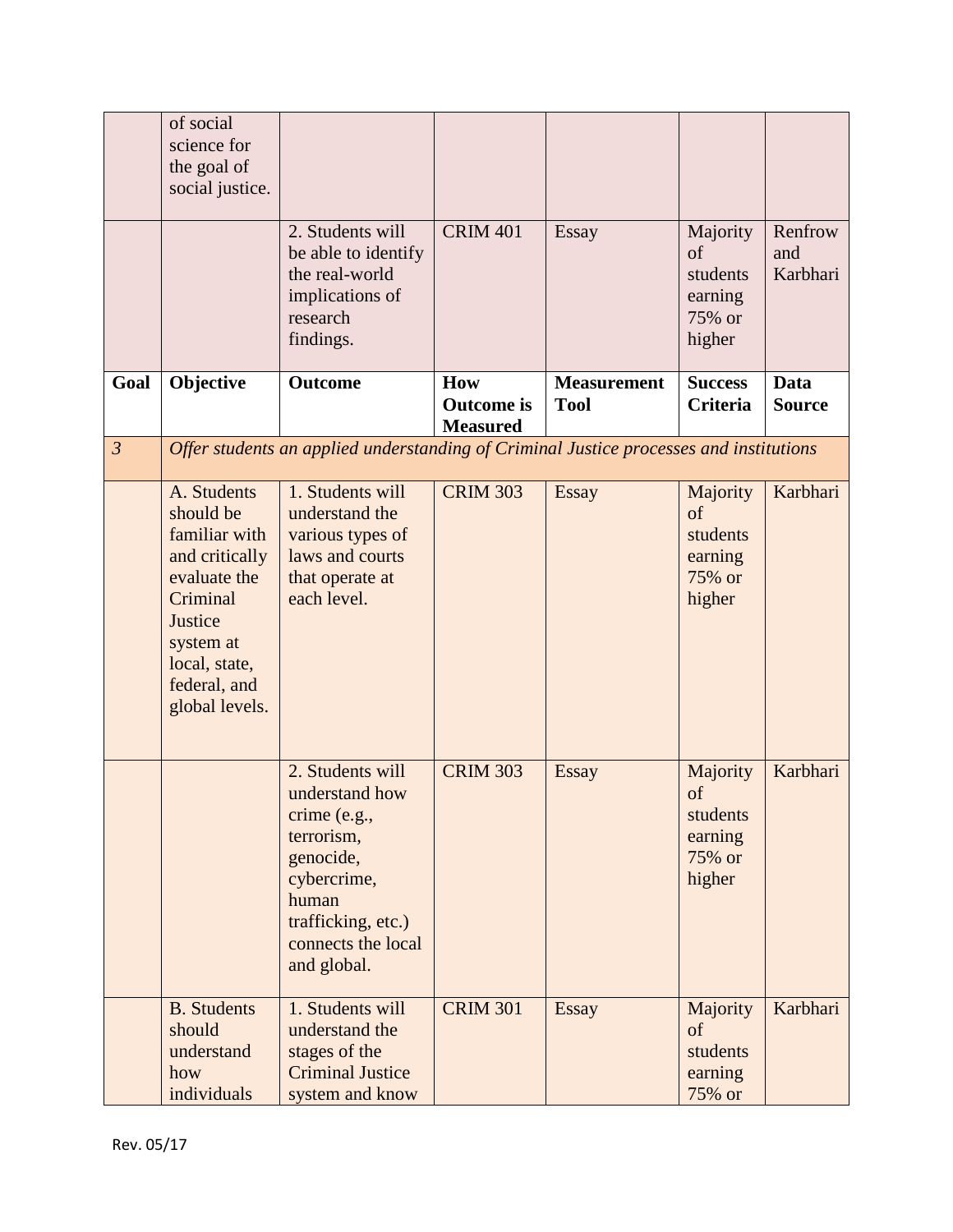| move<br>through the<br>Criminal<br>Justice<br>system (i.e.,<br>policing,<br>courts, and<br>correctional<br>processing).                                                                                            | the professional<br>duties associated<br>with each role.                                                                                                           |                 |              | higher                                                    |          |
|--------------------------------------------------------------------------------------------------------------------------------------------------------------------------------------------------------------------|--------------------------------------------------------------------------------------------------------------------------------------------------------------------|-----------------|--------------|-----------------------------------------------------------|----------|
|                                                                                                                                                                                                                    | 2. Students will<br>be able to<br>describe the<br>process through<br>which a specific<br>case would move<br>through the<br><b>Criminal Justice</b><br>System.      | <b>CRIM 301</b> | <b>Essay</b> | Majority<br>of<br>students<br>earning<br>75% or<br>higher | Karbhari |
|                                                                                                                                                                                                                    | 3. Students will<br>understand the<br>rights of the<br>accused/imprison<br>ed.                                                                                     | <b>CRIM 302</b> | Quiz         | Majority<br>of<br>students<br>earning<br>75% or<br>higher | Karbhari |
| C. Students<br>should<br>understand<br>the<br>relationships<br>among<br>Criminal<br>Justice<br>institutions<br>and other<br>important<br>social<br>institutions<br>(e.g.,<br>economy,<br>polity,<br>family, etc.). | 1. Students will<br>understand the<br>relationships<br>between<br>opportunity<br>structures<br>associated with<br>race, class, gender<br>and criminal<br>behavior. | <b>CRIM 201</b> | <b>Essay</b> | Majority<br>of<br>students<br>earning<br>75% or<br>higher | Karbhari |
|                                                                                                                                                                                                                    | 2. Students will<br>understand the                                                                                                                                 | <b>CRIM 115</b> | Exam         | Majority<br>of                                            | Karbhari |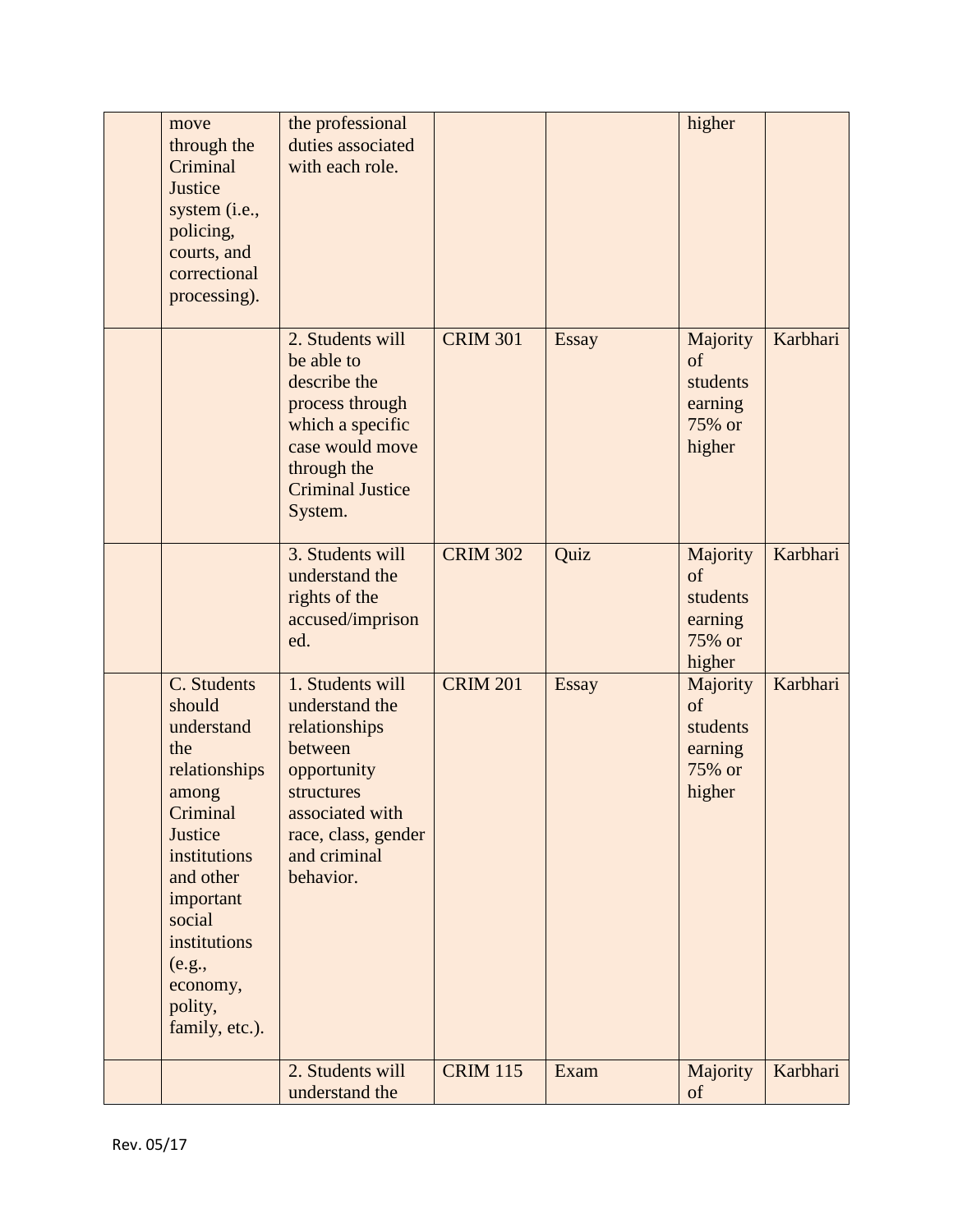|                |                                                                                                                                                                                  | relationship<br>between prior<br>criminal<br>behavior and<br>incarceration with<br>the likelihood of<br>individuals'<br>future success or<br>failure in<br>conventional<br>opportunity<br>structures. |                                             |                                                                                               | students<br>earning<br>75% or<br>higher |                              |
|----------------|----------------------------------------------------------------------------------------------------------------------------------------------------------------------------------|-------------------------------------------------------------------------------------------------------------------------------------------------------------------------------------------------------|---------------------------------------------|-----------------------------------------------------------------------------------------------|-----------------------------------------|------------------------------|
| Goal           | Objective                                                                                                                                                                        | <b>Outcome</b>                                                                                                                                                                                        | How<br><b>Outcome</b> is<br><b>Measured</b> | <b>Measurement</b><br><b>Tool</b>                                                             | <b>Success</b><br>Criteria              | <b>Data</b><br><b>Source</b> |
| $\overline{4}$ | <b>Criminal Justice</b>                                                                                                                                                          | Help students acquire practical knowledge and skills necessary for future careers in                                                                                                                  |                                             |                                                                                               |                                         |                              |
|                | A. Students<br>should be<br>familiar with<br>career<br>options and<br>begin to<br>build a<br>Criminal<br>Justice<br>network of<br>professionals<br>and<br>community<br>agencies. | 1. Students will<br>develop a<br>professional<br>portfolio.                                                                                                                                           | <b>CRIM 401</b>                             | Professional<br>resume, cover<br>letter, and<br>comp. exam<br>reflection<br>essay             | 100%<br>completi<br><sub>on</sub>       | Renfrow<br>and<br>Karbhari   |
|                |                                                                                                                                                                                  | 2. Students will<br>complete a<br>minimum of 80<br>hours working<br>with professionals<br>in a Criminal<br>Justice field.                                                                             | <b>CRIM</b><br>290/390                      | Hour log<br>documenting<br>80+ hours and<br>positive<br>evaluation<br>from site<br>supervisor | 100%<br>completi<br>on                  | Renfrow                      |